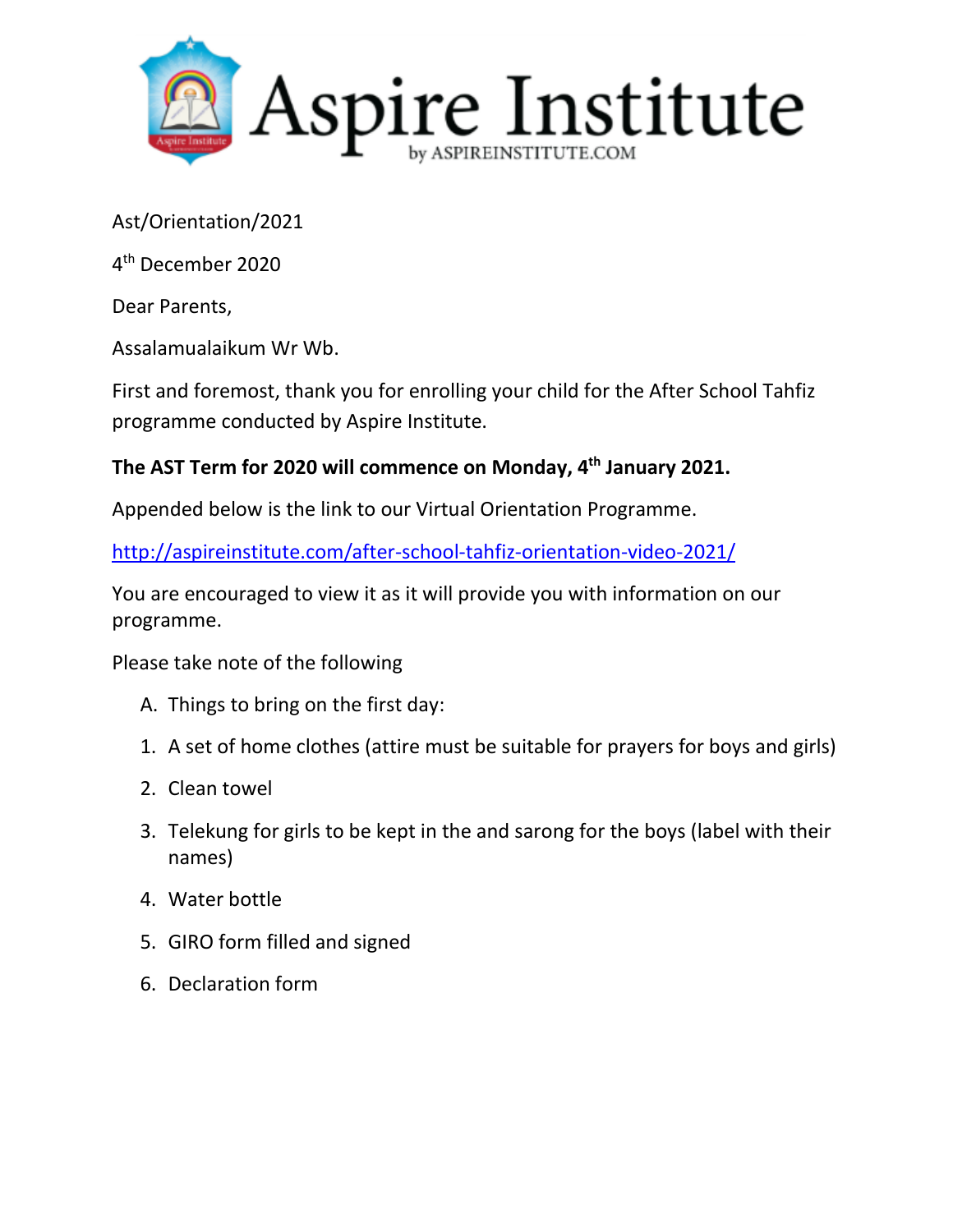

- B. Things to bring subsequently everyday:
	- 1. A set of home clothes
	- 2. Clean towel
	- 3. Water bottle
- C. Students coming to campus on school transport:
	- 1. Aspire has a designated pick up point. Please inform the school transport.
	- 2. Inform the teacher in charge, pick up time
	- 3. School bus no and plate registration no.
	- 4. Student schedule for pick up for the whole week if the timings are different on certain days.
	- 5. All communication with school bus driver is through parents.

For further clarification kindly contact Aspire Institute at **8784 8470**.

- A) that your child will be required to bring the following items;
- 1. A set of Clothes (appropriate for solat)
- 2. A towel
- 3. Stationery
- 4. A plastic bag (for uniform and towel)